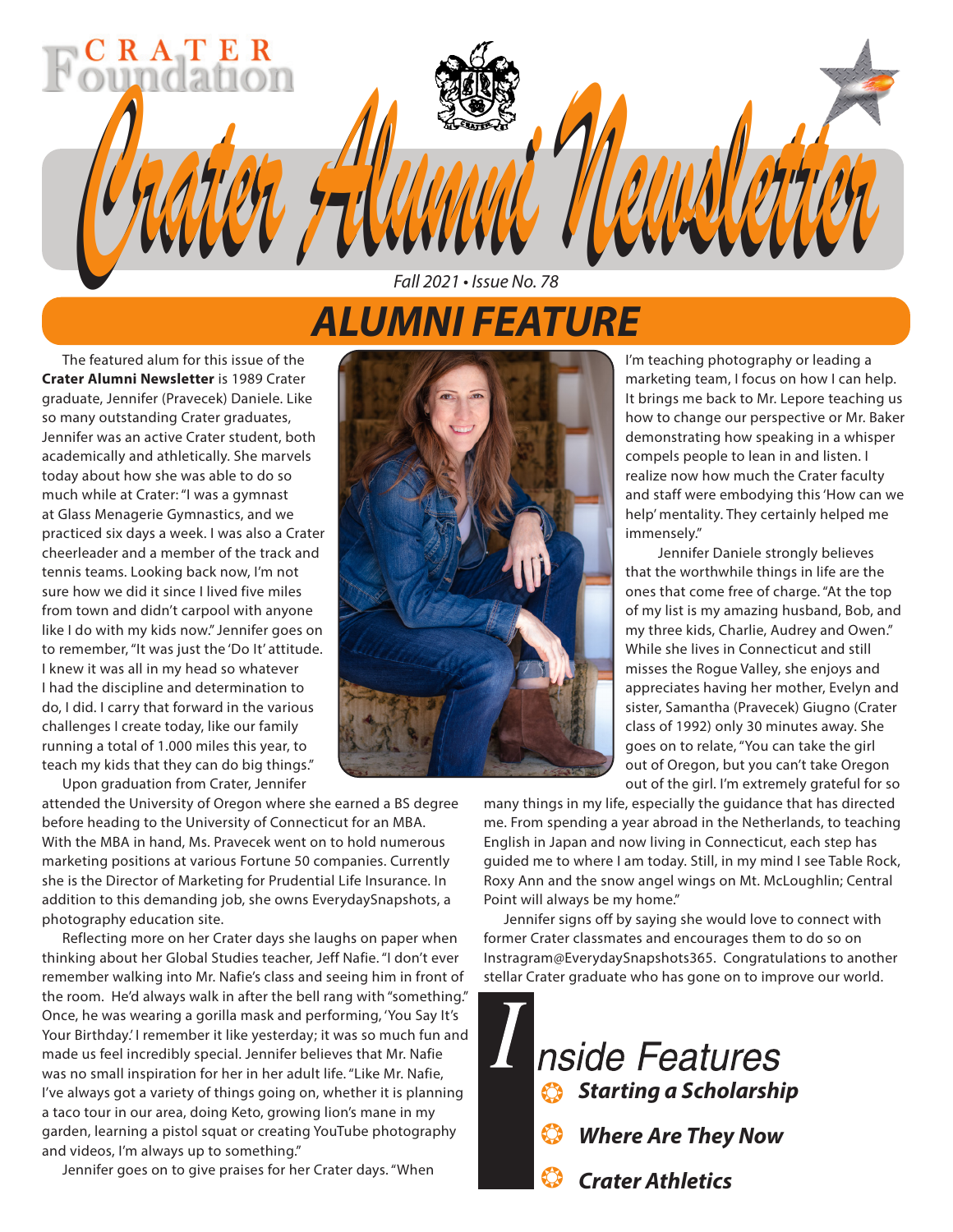

#### 1952 – 59

**JOHN SHAMA** (56) – lives in Leaburg, Oregon which is east up the McKenzie River from Springfield. John and his wife, Patricia have two grown daughters, Kelly and Shelly and two grandkids. John worked for many years for Beneficial Corporation retiring in 1988. He then began working for Banner Mortgage retiring in 2020. John enjoys traveling on backroads in Oregon, California and Nevada and attends the National Rodeo Finals in Las Vegas on a regular basis.

JOHN BURNS (59) – lives in Naples, Florida with his wife, Charlene. John received a degree from University of Oregon Dental School in 1967. Now retired, John was a dentist in Oakland, California for more than 45 years. He was a member of the University of Oregon 1962 National NCAA Championship Track and Field team and placed 5th in the NCAA Championships in 1963 in the javelin. John set a University of Oregon school record in 1963. He was a 3 year member of the Order of the O lettermans club. He placed fourth in the 1966 National AAU Championships Meet. He was a member of United States Olympic training team in 1964 and placed 5th in the finals at the Olympic Trials. John has won six national titles competing in Masters Athletes (over 40 of age).

## 1960 - 69

**WANDA SMITH MORRIS** (60) – lives in Eagle Point with her husband, David. They have two grown children with famlies, Sunny, who lives in Eagle Point and David who lives in the Seattle, Washington area. In their free time they enjoy spending time with family and friends.

**SAM CROSKELL** (69) – lives in Portland, Oregon with his wife of more than 30 years, Lynette. Sam spent nearly three decades in the media world – radio, cable TV, magazines ad in 2001 left Time Inc. and started a career in real estate finance. They rebuilt their home in the Multnomah Village in 2005. Their hobbies include their yard, remodeling, excursions, friends, photography and cooking/entertaining.

**MIKE DEARMOND** (69) – lives in Boise, Idaho with his wife of more than 47 years, Becky Teasdale. They have three grown children Justin, Kevin and Lindsay. Mike graduated from Oregon State University in forestry and was commissioned as an ROTC officer. He then served as a guardsman in the Idaho guard for 25 years. He worked for the Idaho Army National Guard and retired as the Army Chief of Staff in 2006. He spent a short time in Medford as the BLM District forester in 2007 and then to Boise as the State Forester for the Bureau of Land management in Idaho.

#### 1970 - 79

**LISA KIRK** (75) – lives in Keizer, Oregon with her significant other, Mah-Ann Mendoza. Lisa worked as a mail carrier with USPS from 1984 to 2015. She retired with thirty one years of service. Lisa was selected to the 1st Team High s\school All District in volleyball and placed first in the discus and javelin at the state Track and Field meet. She set a national high school record in the javelin at the state meet. She competed in the National AAU Track and Field meet placing 4th in the javelin and 10th in the discus. She also competed in the Olympic Trials placing 8th in the javelin. Lisa then played softball for several high level traveling tournament teams for more than ten years. Currently she is part owner of "MAH-ANNs'" pro-fitness a fitness facility in Salem, Oregon.

**LORI OWEN DEAN** (78) – lives in Central Point with her husband, Larry. Together they have 6 children and 14 grandchildren. Lori works for Frist American Title Company. Larry was the owner of a small market in White City and is now working for W. A. Whitelaw & Co. in Medford. In their free time Lori loves to go wine tasting and Larry spends time hunting and fishing. They also love to go camping and spend time with their families. **CRAIG REYNOLDS** (78) – lives in Bahama, North Carolina. After Graduation Craig ventured to San Jose, California and attended San Jose State University while working for NEC Electronics. Then moved to Sacramento and worked as a Software Conversion Analyst for Cable Data. In 1992 he moved to the east coast and worked as Manager of Worldwide Marketing Communications and Events for Scientific-Atlanta, now Cisco, in Atlanta, Georgia, which started his passion for traveling and learning about many different cultures and lifestyles. In 2000 he moved to Independence, Virginia and became a Plant Manager for Michelin Tire. The while he was on a cruise in the Caribbean he applied for and became Marketing and Revenue Manager for Royal Caribbean Cruise Lines, working onboard ships for 11 years. He was able to see the world for free with most of his travels in and around the Caribbean, Mediterranean and Baltic Sea. In 2020 Craig decided to look for employment close to home and is very happy with his

current employment as Nursery Manager/Operation Manager for Hoffman Nursery, which is a wholesale nursery for ornamental grasses. Craig is a certified Search and Rescue diver and has enjoyed diving in the Caribbean, Bulgaria, Turkey and Asia. He enjoys reading, gardening, woodworking and antique restoration. 1980 - 89

**KATHY DEARMOND MEIR** (80) – lives in Tigard, Oregon with her husband, Gary. They have three grown children. Kathy is an art teacher at St. Stephens Academy for kindergarten through 12th grade. Kathy enjoys painting and costume design in her leisure time.

**TRAVIS HAWES** (89) – lives in Medford with his wife, Bethany. Travis is the Sales Manager for Lithia Honda in Medford, a position he has held for the past 11 years. Travis spent three years in the Navy then earned a degree from Southern Oregon University in Criminology. He spent one year with the Medford Police Department before moving to Lithia Motors.

**ALEXIS ANNIS** (87) – lives in New Orleans, Louisiana. Alexis graduated from University of Oregon with a Bachelor of Arts degree in Geography and Environmental Studies with a minor in Planning, Public Policy and Management. She worked for Hewlett Packard as a Scheduler in New York City before moving to New Orleans. She then earned a Masters degree In Public Administration from University of New Orleans and began work as Operations Assistant at Avalon Retail Consulting Inc. She then worked as Operations & Inventory Manager at The Blues Jean Bar and then moved to the Museum Services Manager at Ogden Museum of Southern Art. In 2018, Alexis began work at Zony Mash Beer Projects in New Orleans, in charge of Business Operations. *1990 - 99*

**STACY BERG STOFFLET** (96) – lives in Central Point with her husband, Brian. They have two children, Sandra and Robert. They are co-owners of the Meat Market, a retail meat company in Eagle Point.

**JILL SALMON MORSE (97)** – lives in Aualicum Beach on Vancouver Island, British Columbia with her husband, Ezra (98). They have two children, Zoe 15 and Griffin 12. Ezra has a software engineering business and Jill helps with the business. In her free time Jill loves to run, bike, hike and walk their dog with her kids and her husband.

**CANDEY FOLEY LEE (97)** – lives in Central Point with her husband, Mike (98) and their three daughters. Candy is a teacher in School District 6 having worked at Patrick Elementary School, Richardson Elementary School and currently at Central Point Elementary School. Mike has also been an elementary teacher as well as a jet boat pilot for Hellsgate Jetboat Excursions in Grants Pass. Currently he is owner and operator of Southern Oregon Blacktails guide service and is a real estate broker for Cascade Sotheby's International Reality. In their spare time they love to go camping at the coast and attend numerous and varied kid activities.

## **2000 - 2009**

**ARLISA HOFFMAN APLIN** (07) – lives in Eagle Point with her husband Tyler(2014) and their two children, Duke 2 and Blair 6 months. Arlisa works for Outlier Construction and Tyler is a police officer for the Central Point Police Department. In their free time they enjoy spending time with family as well as hunting and fishing.

**CURTIS YUNGAN** (08) – lives in Everett, Washington. Curtis graduated from Oregon State University with a Bachelor of Science Degree in civil engineering in 2012. He began work for the Boeing Company, and is still with Boeing working as a Structural Design Engineer. He has worked on the 777, 777X and Air Force One programs.

**KAYLEIGH TYERMAN TOBIAS** (09) – lives in Beaverton, Oregon with her husband, Christian. Kayleigh attended Cal Poly San Luis Obispo and then Florida State University where she earned a degree in psychology and special education. She then taught special education in San Antonio, Texas before moving back to Oregon in 2019 to teach special education. Currently she is a special education teacher at Century High School in the Hillsboro School District. **2010 - 2020**

**CECILLIA DE LA CRUZ** (11) – lives in Seattle, Washington. Cecillia graduated from University of Oregon in 2015, then attended Pontificia Universidade Catolica do Rio de Janeiro, Brazil where she taught English. After graduation began a Retail Management Associate program with KeyBank and transitioned into a Licensed Relationship Manager for a year. In 2017 she entered the Credit Analyst program within KeyBank in Seattle, where she is responsible for the analysis of financial statements and other relevant information to identify trends and develop concise credit decisions and collaborate with bankers and credit partners.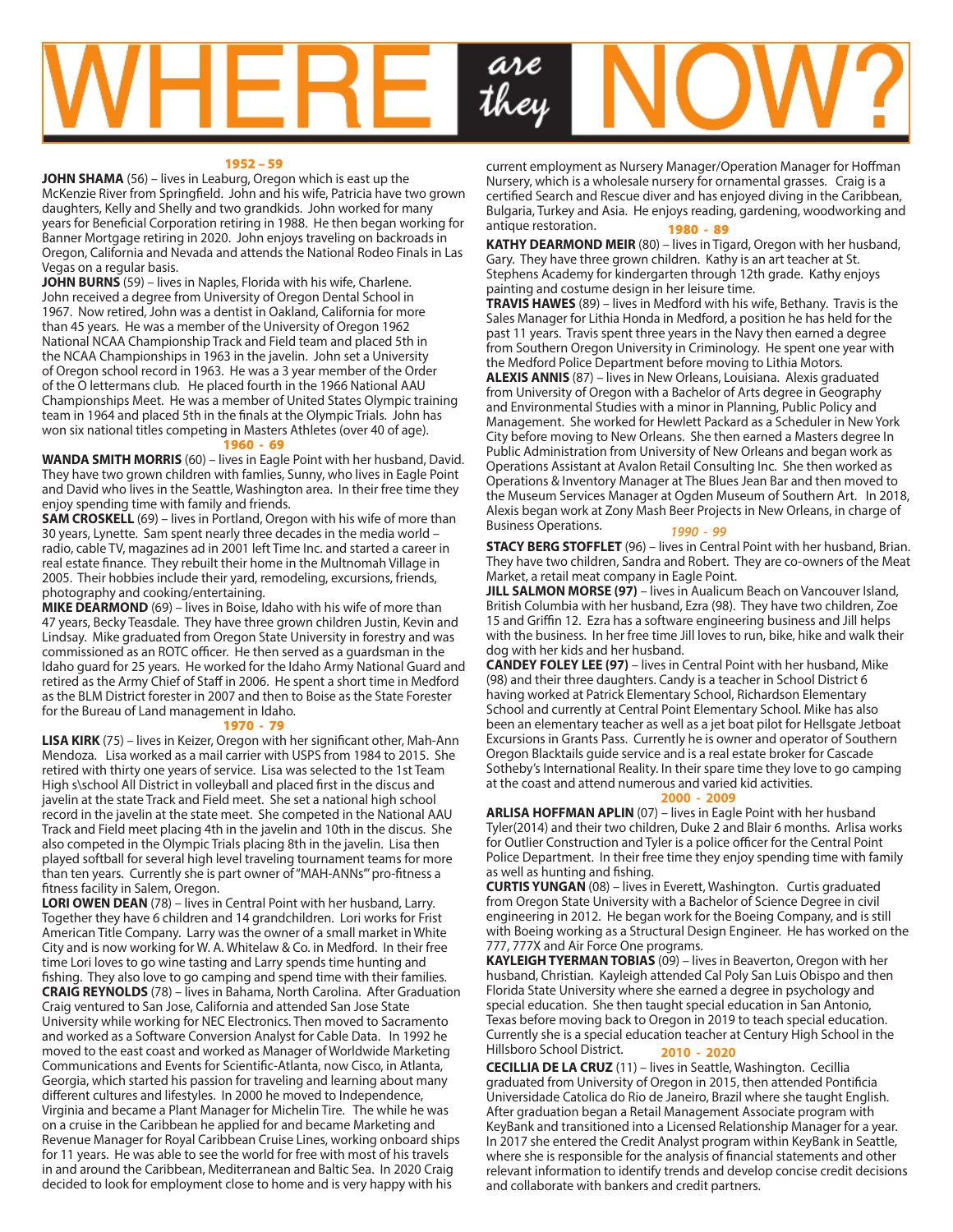

As I write this message, this will be the last that I write as President of the Crater Foundation. After thirty years beginning, with the establishing the Crater Foundation with three others, it is time that I step aside. I am so proud of the Crater Foundation and all the organization has accomplished over the past 30 years. We have now awarded over 5.35 million dollars to 5038 Crater High School graduates. Little did we know that this was something that could be accomplished. But the support from our communities, organizations, businesses, alumni, families and District employees is what has allowed us to be successful. Our Foundation is built on three principals. (1) Relationships, (2) Trust and (3) Transparency. My belief is those principals have helped make us to become successful and the Crater Foundation will always be guided by those principals.

As I leave the President position, it has been filled by Candy Manary. Candy has been on the Crater Foundation Board of Directors for the past 16 years. Now retired she was a teacher, Dean of students, Principal and Superintendent in School District 6. I fully support Candy in this President role and I know she will continue to lead the Crater Foundation to become even bigger and better than it is today.

ARE YOU INTERESTED IN *Sponsoring a Scholarship?*

 From time to time we are contacted by Alumni who are interested in sponsoring a scholarship. The first question that is usually asked is "what do we need to do if we want to sponsor a scholarship"? The second question asked is, "how much money do we need to donate if we want to sponsor a scholarship"? Great questions and certainly appropriate.

 The answer to the first question is very simple. Just contact Jill Layton at the Crater Foundation office (541-494-6308) or craterfoundation@district6.org. and we will be happy explain the process. It's very simple, you tell us what the amount of the scholarship should be and any guidelines you want to attach to it. When you send the money to the Foundation we will send you tax information. Remember we are tax exempt so any donation is tax exempt.

 The answer to the second question is this; it only takes \$500 for a scholarship which is the minimum amount we give students. That could be donated annually or at any time and you can name it anything you wish. It is also a great way to memorialize a family member or a family. Many people donate \$1000 yearly but that is entirely up to you. If you wish to donate more we will set up an account within the Foundation and you tell us how much you want given out of that account yearly. Some people donate larger amounts (\$5000 and up) and just direct the Foundation to use their own judgment regarding the amount used each year. Remember once the money is donated to the tax exempt Foundation, it then belongs to the Foundation.

 If you have other questions please don't hesitate to contact us.

## **Fall** Athletic Results 5A-3 Midwestern League

*The Midwestern League in football now consists of Ashland, Churchill, Crater, Eagle Point, North Bend, North Eugene, South Eugene, Springfield, Thurston and Willamette*

FOOTBALL - As the regular season came to an end the Crater football team finished 2nd in the conference and qualified for a state playoff game. Ranked 10th in the state, the Comets were defeated by North Salem 27 – 11 in the first round of state playoff games. They finished the season with a 6 – 4 record. **VOLLEYBALL** - The Crater volleyball team finished the season fourth in their conference and qualified for a state playoff game. The Lady Comets were defeated by Crescent Valley in the first round of the playoffs 3 – 1. They finished the season with an 11 – 9 record.

**SOCCER** - The Crater boys and girls soccer teams also played opponents in the Midwestern League. The Comet boys finished the season with a 3 - 8 record and failed to make the state playoffs.

The Comet girls soccer team finished the season with a 1 - 5 - 5 record and also failed to make the state playoffs.

**CROSS COUNTRY** - The Crater boys and girls cross country teams are also in the Midwestern League. The boys finished the season placing 1st in the conference. The team qualified for the state meet held on November 6th. At the state meet, the Comets were crowned STATE CHAMPIONS finishing with 35 points. They were led by junior, Tyrone Gorze who finished 1st and freshman, Josiah Tostenson who finished 2nd.

The Comet girls finished 2nd in the conference and the team qualified for the state meet. The Lady Comets finished the season placing 7th in the state meet. They were led by Lindsay Siebert who finished 10th.

## Reminder!!! Alumni Dues

 Yes it's the time of year that we annually remind everyone to send in their Crater Alumni dues of \$10. Remember, the revenue raised from these dues is used to help defray the costs of the Alumni Newsletter. We now are mailing this Newsletter to nearly 9000 alumni. The cost for three publications each year is approximately \$5500 and the dues received usually amounts to about \$3000. At this time the Crater Foundation picks up the remainder of the expense; however, we're not sure how long we can continue to do so. Our goal is for the dues to pay 100% of the publication and mailing costs. As the mailing list increases so does the expense. Your continued help in meeting these publication and distribution costs is needed. Any additional amount over the \$10 annual dues will be greatly appreciated.

 When paying dues, simply fill out the form on the back page of the newsletter, include your e-mail address, and send it in with a check for your dues.

 **Also, please send information about yourself (if you haven't already done so); where you live, what work you do and something about your spouse and children. We like to share this information with all Crater alums.**